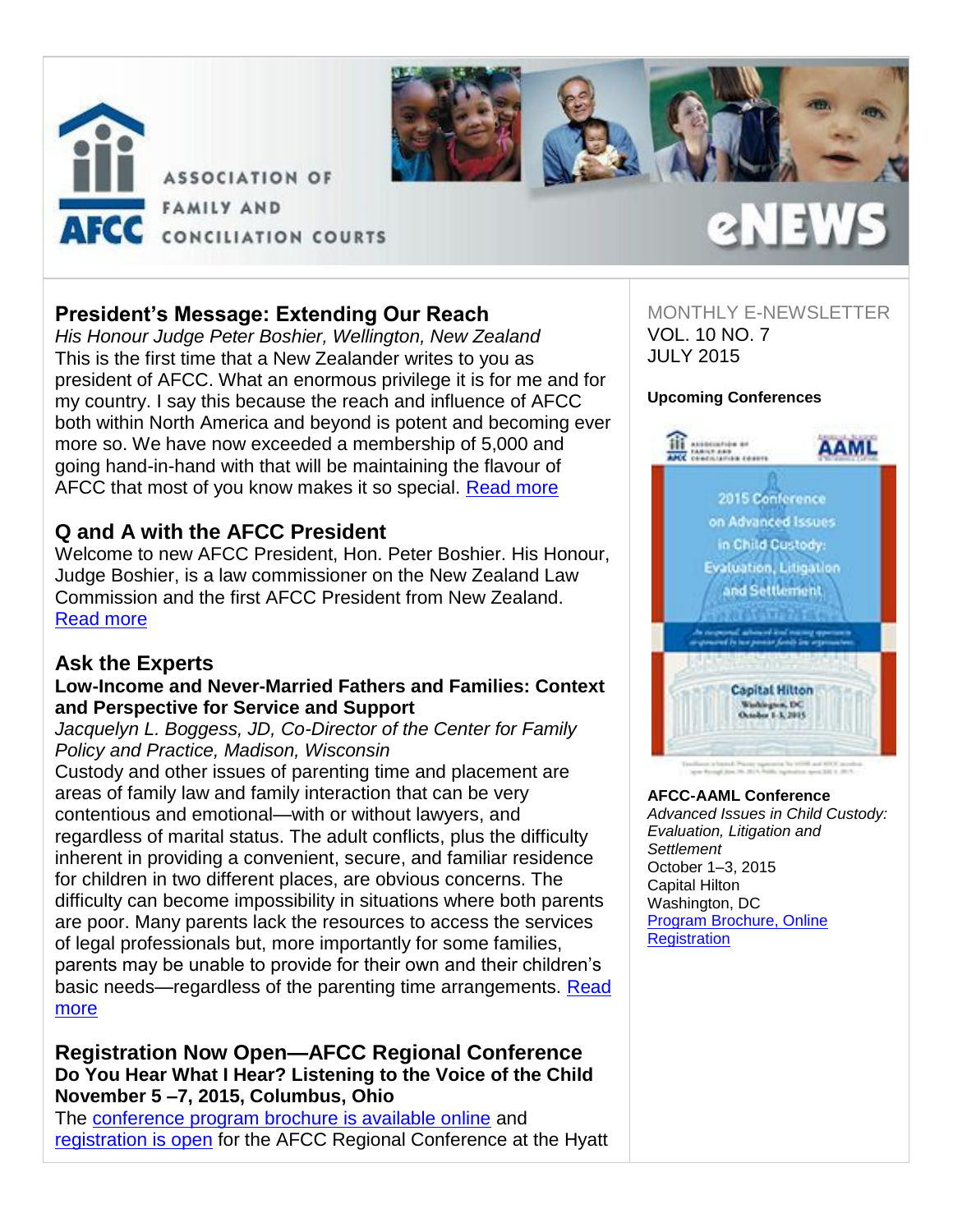Regency Columbus! Join AFCC in the heart of Ohio for an outstanding interdisciplinary program, featuring the latest research, programs, policy and practice. This year's conference program addresses critical issues associated with the voice of the child: how to interview and understand children's responses, taking into account age and language ability; ethical and legal obligations for professionals who interview and represent children; and how to responsibly bring the child's voice into the court and dispute resolution process. [More information](http://afcc.networkats.com/members_online/utilities/emailct.asp?2dc9f96ad5612fe825a4647c51054f605ecd21f6694c8bf11a9a159487e18ca0bfb4fbffd1416500)

# **Hyatt Regency Columbus**

The [Hyatt Regency Columbus](http://afcc.networkats.com/members_online/utilities/emailct.asp?22daaea185481a28445abb30c9a2905cc69e8ac6694c8bf11a9a159487e18ca0bfb4fbffd1416500) is located in the heart of the city, connected to the Greater Columbus Convention Center and an easy walk to the trendy **Arena District**, a lively neighborhood with numerous bars, restaurants and shops. [Huntington Park,](http://afcc.networkats.com/members_online/utilities/emailct.asp?de504dfe608cee15b529705f83dbcf69e700b6df694c8bf11a9a159487e18ca0bfb4fbffd1416500) [The Ohio](http://afcc.networkats.com/members_online/utilities/emailct.asp?6ea3a5230864f5a84ae1ebfd886a190b0dcd30e0694c8bf11a9a159487e18ca0bfb4fbffd1416500)  [State University Campus,](http://afcc.networkats.com/members_online/utilities/emailct.asp?6ea3a5230864f5a84ae1ebfd886a190b0dcd30e0694c8bf11a9a159487e18ca0bfb4fbffd1416500) [Capitol Square](http://afcc.networkats.com/members_online/utilities/emailct.asp?98ae926c6215688f43d48e70d09b3b3382b0e18f694c8bf11a9a159487e18ca0bfb4fbffd1416500) and the popular [Short](http://afcc.networkats.com/members_online/utilities/emailct.asp?559f4a4532a62f761742a422dcd986e28c89b5f2694c8bf11a9a159487e18ca0bfb4fbffd1416500)  [North Arts and Entertainment District](http://afcc.networkats.com/members_online/utilities/emailct.asp?559f4a4532a62f761742a422dcd986e28c89b5f2694c8bf11a9a159487e18ca0bfb4fbffd1416500) are also close by. [Make your](http://afcc.networkats.com/members_online/utilities/emailct.asp?f2b059d55a21065f1e3212cd388cec6da31f5500694c8bf11a9a159487e18ca0bfb4fbffd1416500)  [hotel reservation online](http://afcc.networkats.com/members_online/utilities/emailct.asp?f2b059d55a21065f1e3212cd388cec6da31f5500694c8bf11a9a159487e18ca0bfb4fbffd1416500) or call 1-800-233-1234 and mention group code AFCC.

# **Apply for a Conference Scholarship**

Could some financial help make it possible for you to attend the conference? Scholarships cover registration fees for a preconference institute and conference, which includes the welcome reception, luncheon, and access to the hospitality suite. The application deadline is September 8, 2015, and recipients will be notified mid-to-late September. [Apply online](http://afcc.networkats.com/members_online/utilities/emailct.asp?61fb6b35ec6a38228e317c440a4fd272259aa65a694c8bf11a9a159487e18ca0bfb4fbffd1416500)

# **Exhibit Opportunities in Columbus**

Talk to conference participants face-to-face and showcase your products and services with an onsite exhibit. The reasonable rate includes a conference registration. [More information](http://afcc.networkats.com/members_online/utilities/emailct.asp?2dc9f96ad5612fe825a4647c51054f605ecd21f6694c8bf11a9a159487e18ca0bfb4fbffd1416500) 

# **Registration Open to All—AFCC-AAML 2015 Conference**

# **Advanced Issues in Child Custody: Evaluation, Litigation and Settlement**

# **October 1–3, 2015, Capital Hilton, Washington, DC**

Learn new advanced practice skills, the latest research and policies related to children, marriage, separation and divorce from leading professionals in the field. Networking opportunities are plentiful—see old friends and colleagues and meet new ones. Early registration discounts end September 14[—register today.](http://afcc.networkats.com/members_online/utilities/emailct.asp?55c172175831410f4f7b577b8293a6b4b66c28cf694c8bf11a9a159487e18ca0bfb4fbffd1416500)

# **Hotel Block at the Capital Hilton—Over 90% Sold**

The room block at the Capital Hilton is filling up fast! Register for the conference today, and make your hotel reservations now to ensure your room at the excellent conference rate of \$224/night. AFCC is working closely with the Hilton to add rooms to our block as they become available. If you are not able to reserve the room



**AFCC Regional Conference** *Do You Hear What I Hear? Listening to the Voice of the Child* November 5–7, 2015 Hyatt Regency Columbus Columbus, Ohio [Program Brochure, Online](http://afcc.networkats.com/members_online/utilities/emailct.asp?2dc9f96ad5612fe825a4647c51054f605ecd21f6694c8bf11a9a159487e18ca0bfb4fbffd1416500)  **Registration** 

**AFCC 53rd Annual Conference** June 1–4, 2016 Sheraton Seattle Hotel Seattle, Washington [Call for Proposals](http://afcc.networkats.com/members_online/utilities/emailct.asp?66f24c6abd994e9f78622f8b8b8003437ab73b37694c8bf11a9a159487e18ca0bfb4fbffd1416500)

**AFCC 12th Symposium on Child Custody Evaluations** November 3–5, 2016 Sheraton Atlanta Hotel Atlanta, Georgia

## **AFCC Trainings**

**Construction of an Effective Parenting Coordination Process: Structure, Tools, and Techniques** Debra K. Carter, PhD November 30–December 1, 2015 University of Baltimore Baltimore, Maryland

**Complex Issues in Family Law and Child Custody**  Philip M. Stahl, PhD, ABPP December 2–3, 2015 University of Baltimore Baltimore, Maryland

## **AFCC Chapter Annual Conferences**

**Australia Chapter Annual**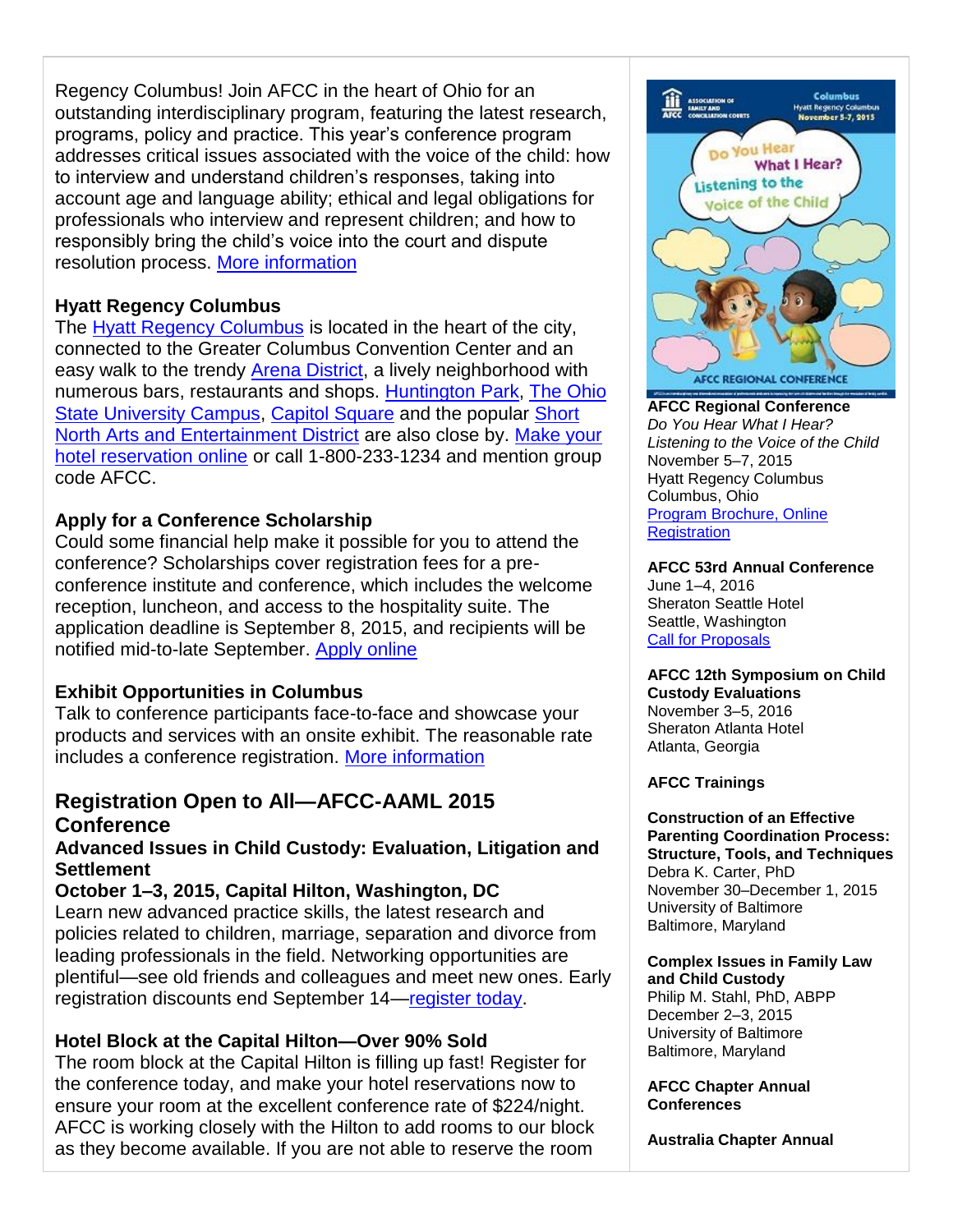nights you need, please contact AFCC Meeting Manager, Nicole [Ellickson,](mailto:nellickson@afccnet.org) or 608-664-3750. [Reservations at the Capital Hilton](http://afcc.networkats.com/members_online/utilities/emailct.asp?3f3db893cde1ce4c3fd705196af0bf873e01ef04694c8bf11a9a159487e18ca0bfb4fbffd1416500) 

## **Don't Miss Two Excellent Plenary Sessions**

In the Opening Plenary, *How to Try a Family Case without Destroying the Family* , panelists, Magistrate Richard L. Altman, Joy M. Feinberg, Esq., Mindy Mitnick, EdM, MA, and moderator, Sherry Cassedy, Esq., MA, will share effective strategies and discuss various processes and behaviors which, while not always possible, if implemented can minimize damage to the family relationships in divorce and child custody trials.

In Plenary II, *The De Facto Parent in the Modern Family: A Status Report*, panelists, J. Herbie DiFonzo, Esq., PhD, Dennis Hottell, Esq., Martha McCarthy, Esq., Marsha Kline Pruett, PhD, ABPP, and moderator Ken Altshuler, Esq., will discuss and analyze the evolution of the de facto parent or psychological parent, adults in significant care giving roles who are not biologically related to the child from the perspective of judges, lawyers, mental health professionals, parents in all possible configurations, and the children for whom they care.

[More information, full program and registration](http://afcc.networkats.com/members_online/utilities/emailct.asp?cc9569a7e0319f7c22b84cd15183b3dac0f98f45694c8bf11a9a159487e18ca0bfb4fbffd1416500)

## **Exhibit Opportunities at the AFCC-AAML Conference**

Talk to conference participants face-to-face and showcase your products and services with an onsite exhibit. The reasonable rate includes a conference registration. [More information](http://afcc.networkats.com/members_online/utilities/emailct.asp?cc9569a7e0319f7c22b84cd15183b3dac0f98f45694c8bf11a9a159487e18ca0bfb4fbffd1416500) 

# **Submit a Proposal to Present in Seattle 2016 53rd Annual Conference**

## **Modern Families: New Challenges, New Solutions June 1–4, 2016, at the Sheraton Seattle Hotel**

AFCC is accepting proposals for 90-minute workshop sessions through October 2, 2015. The conference theme will explore how today's modern family structures, including heterosexual marriage, unmarried cohabitants, same-sex partners (married and unmarried), adoptive children, children of assisted reproductive technologies, single parent and multigenerational families, kinship care, foster care and more, bring more complex legal, social and psychological challenges for professionals and families alike. [More](http://afcc.networkats.com/members_online/utilities/emailct.asp?66f24c6abd994e9f78622f8b8b8003437ab73b37694c8bf11a9a159487e18ca0bfb4fbffd1416500)  [information, submit a proposal](http://afcc.networkats.com/members_online/utilities/emailct.asp?66f24c6abd994e9f78622f8b8b8003437ab73b37694c8bf11a9a159487e18ca0bfb4fbffd1416500) 

## **Member News**

AFCC President, **Hon. Peter Boshier**, Wellington, New Zealand, was interviewed on the New Zealand National Radio Network about access to justice. [Listen here](http://afcc.networkats.com/members_online/utilities/emailct.asp?05f6639427f3a2d04be68cc3fd9e969f34215560694c8bf11a9a159487e18ca0bfb4fbffd1416500)

**Grace Hawkins** was presented the State Bar of Arizona's 2015 Award of Appreciation. The award is given to a non-member of the bar, "in recognition of outstanding service toward the creation of a

#### **Conference**

August 14–15, 2015 Sydney Shangri La Hotel Sydney, Australia [More information](http://afcc.networkats.com/members_online/utilities/emailct.asp?f39da599f01919568e3e2164984a4ce50f5ac4d7694c8bf11a9a159487e18ca0bfb4fbffd1416500) 

# **Florida Chapter Annual**

**Conference**  October 1–2, 2015 Holiday Inn Tampa West Shore Tampa, Florida [More information](http://afcc.networkats.com/members_online/utilities/emailct.asp?c7a2bc43924e903060190b3c2e32365e4e009dea694c8bf11a9a159487e18ca0bfb4fbffd1416500) 

#### **Colorado Chapter Annual Conference**

October 9–11, 2015 Beaver Run Resort Breckenridge, Colorado [More Information](http://afcc.networkats.com/members_online/utilities/emailct.asp?16829d1e1e605e960c2e9066147780c56475df84694c8bf11a9a159487e18ca0bfb4fbffd1416500) 

#### **Ontario Chapter Annual Conference**

October 23, 2015 Toronto Reference Library, Yonge **Street** Toronto, Ontario [More information](http://afcc.networkats.com/members_online/utilities/emailct.asp?745e207518bc354d995eb5bbd39b39fee604a6b5694c8bf11a9a159487e18ca0bfb4fbffd1416500) 

#### **Arizona Chapter Annual Conference**

January 29–31, 2016 Hilton Sedona Resort Sedona, Arizona [More information](http://afcc.networkats.com/members_online/utilities/emailct.asp?9a2de53cb18c9dc1f592fb875f420a63ba0159f0694c8bf11a9a159487e18ca0bfb4fbffd1416500)

#### **California Chapter Annual Conference**

February 19–21, 2016 InterContinental Mark Hopkins San Francisco, California [More information](http://afcc.networkats.com/members_online/utilities/emailct.asp?00a3f956898e053fa9d0b69b5d23285b93c8b9a8694c8bf11a9a159487e18ca0bfb4fbffd1416500) 

## **Join AFCC**

Are you a member? [Join](http://afcc.networkats.com/members_online/utilities/emailct.asp?2840d0510c25db0a2627fc8c3121cc817c7545ee694c8bf11a9a159487e18ca0bfb4fbffd1416500) or [Renew](http://afcc.networkats.com/members_online/utilities/emailct.asp?45d3b1b80aa74743e80cfdafdbb5d0bd05cb74d5694c8bf11a9a159487e18ca0bfb4fbffd1416500)

AFCC offers member benefits that promote excellence in practice. [View member benefits](http://afcc.networkats.com/members_online/utilities/emailct.asp?86f76cd299999466bef63f66c98777a0582e7e86694c8bf11a9a159487e18ca0bfb4fbffd1416500)

## **Ask the Experts**

Is there a topic you would like to see covered by an AFCC Ask the Experts piece? [Email your suggestion](mailto:editor@afccnet.org)

The opinions expressed in articles published or linked to in the *AFCC*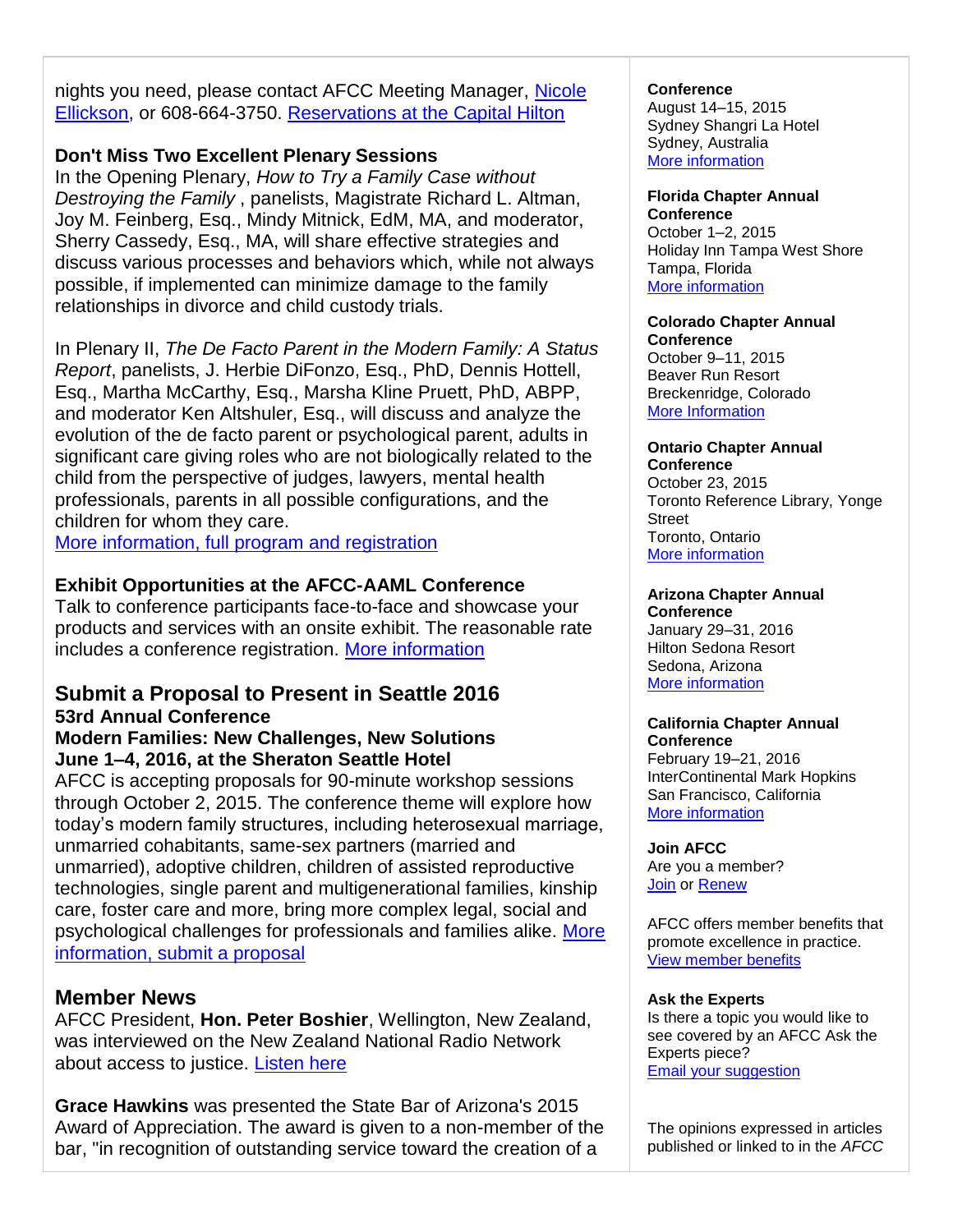better public understanding of the legal profession and the administration of justice, the judiciary or the legislative process." Ms. Hawkins was the director of the Family Center of the Conciliation Court for Pima County in Tucson, Arizona, until her retirement earlier this month, and has served on the AFCC Board of Directors.

**Susan C. Rhode**, Minneapolis, Minnesota, has been elected to serve on the newly formed Mitchell Hamline School of Law Board of Trustees. [Read more](http://afcc.networkats.com/members_online/utilities/emailct.asp?08f66ca31bb1c520ec4887e094b83d3c9bb9cd62694c8bf11a9a159487e18ca0bfb4fbffd1416500)

# **Save the Dates–December Trainings**

AFCC, in collaboration with the [University of Baltimore School of](http://afcc.networkats.com/members_online/utilities/emailct.asp?88b48e2c5003e5186e0873f5662cd5c9a31de8a3694c8bf11a9a159487e18ca0bfb4fbffd1416500)  [Law Sarya and Neil Meyerhoff Center for Families, Children and](http://afcc.networkats.com/members_online/utilities/emailct.asp?88b48e2c5003e5186e0873f5662cd5c9a31de8a3694c8bf11a9a159487e18ca0bfb4fbffd1416500)  [the Courts,](http://afcc.networkats.com/members_online/utilities/emailct.asp?88b48e2c5003e5186e0873f5662cd5c9a31de8a3694c8bf11a9a159487e18ca0bfb4fbffd1416500) is pleased to announce two new trainings. Both trainings will be held at the University of Baltimore, and a discounted rate will be available for those who wish to attend both. Debra K. Carter, PhD, will present *Construction of an Effective Parenting Coordination Process: Structure, Tools and Techniques*, November 30–December 1, 2015, and Philip M. Stahl, PhD, ABPP, will present *Complex Issues in Family Law and Child Custody*, December 2–3, 2015. The full program, agenda and online registration will be available in August.

## **Publication of the Month Planning for Shared Parenting: A Guide for Parents Living Apart**

This helpful booklet for separating and divorcing parents brings developmental research to designing age-appropriate parenting plans for children birth through adolescence. Easy-to-read, simple explanations of child development are paired with tips for designing parenting plans for that age—perfect to hand out to clients or provide as a resource at the court. Discounted pricing available for orders over 1,000. AFCC members receive a 15% discount on publication orders. [Order today, see more AFCC titles](http://afcc.networkats.com/members_online/utilities/emailct.asp?8d438fdeb3256a9f6e8993aedb1ab95700ff97f6694c8bf11a9a159487e18ca0bfb4fbffd1416500)

# **New Moderator—AFCC Court Services Listserv**

Cori Erickson, MS, Idaho Statewide Children and Families Court Services Manager, is the new moderator of the AFCC Court Services Listserv. Grace Hawkins was the list's moderator until her retirement earlier this month. If you work in court services and would like to join this listserv for discussion and the sharing of information among court service professionals, please send your name, title or a brief description of your work to [Cori Erickson.](mailto:cerickson@idcourts.net)

# **Conferences of Interest NACC 38th National Child Welfare, Juvenile and Family Law Conference**

The National Association of Counsel for Children will hold its

*eNEWS* are those of the authors and do not necessarily reflect the positions of the Association of Family and Conciliation Courts.

Readers are welcomed and encouraged to forward this enewsletter to interested colleagues. [Learn more or subscribe.](http://afcc.networkats.com/members_online/utilities/emailct.asp?6e7fc0107ce20ee573cd9b90b45b55dc4ffa8a19694c8bf11a9a159487e18ca0bfb4fbffd1416500)

**Editor:**  Erin Sommerfeld [editor@afccnet.org](mailto:editor@afccnet.org)



## **[Unsubscribe](mailto:afcc@afccnet.org)**

AFCC 6525 Grand Teton Plaza Madison, WI 53719 608-664-3750 [afcc@afccnet.org](mailto:afcc@afccnet.org) [www.afccnet.org](http://afcc.networkats.com/members_online/utilities/emailct.asp?46f7ffd613818a300756771de3d7b846ff99f088694c8bf11a9a159487e18ca0bfb4fbffd1416500)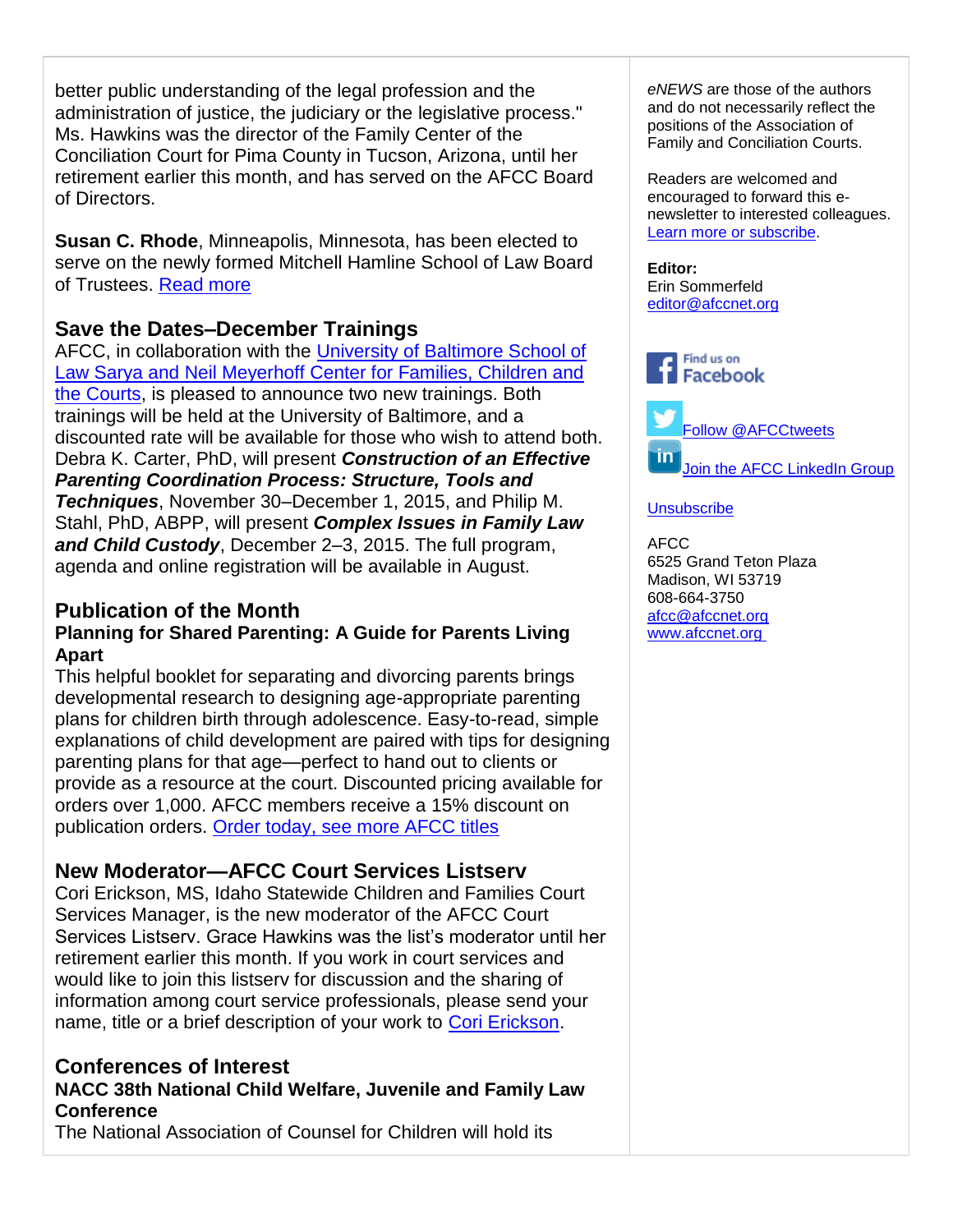annual conference, August 24–27, 2015, in Monterey, California. Many leaders in the fields of child welfare, juvenile justice and family law will be in attendance. [Read more](http://afcc.networkats.com/members_online/utilities/emailct.asp?2a64ca9d7fe0650e7b5c8126edb6b64b4aaf8c59694c8bf11a9a159487e18ca0bfb4fbffd1416500)

## **Third Annual International Courthouse Dogs Conference**

The Courthouse Dogs Program is holding its annual conference October 5–6, 2015 at the King County Courthouse in Seattle, Washington. Participants will learn about how children of different cultures react to dogs, model courthouse dog programs, the importance of purpose bred dogs, and much more. Registration closes September 25, 2015. [Read more](http://afcc.networkats.com/members_online/utilities/emailct.asp?862238f64337e257ac162db1d1fe8139727b61e0694c8bf11a9a159487e18ca0bfb4fbffd1416500)

# **Family Law in the News**

# **History of Abuse Seen in Many Girls in Juvenile System**

*Timothy Williams, New York Times*

As many as 80 percent of the girls in some states' juvenile justice systems have a history of sexual or physical abuse, according to a report released Thursday. The report, a rare examination of their plight, recommends that girls who have been sexually trafficked no longer be arrested on prostitution charges. [Read more](http://afcc.networkats.com/members_online/utilities/emailct.asp?8d9e2fd60e951d852a633bac3e2910e5e5390f7d694c8bf11a9a159487e18ca0bfb4fbffd1416500) 

## **Same-Sex Couples among Utah's Newest Foster Parents**

*Marjorie Cortez, Deseret News*

Within days of becoming licensed foster parents, newlyweds John Wright and Wilson Bateman got a telephone call from a caseworker. A boy and his two sisters needed a foster family. Would they like to meet them? [Read more](http://afcc.networkats.com/members_online/utilities/emailct.asp?fff5df30fca24c5c77652091e12fc6ba219f2912694c8bf11a9a159487e18ca0bfb4fbffd1416500)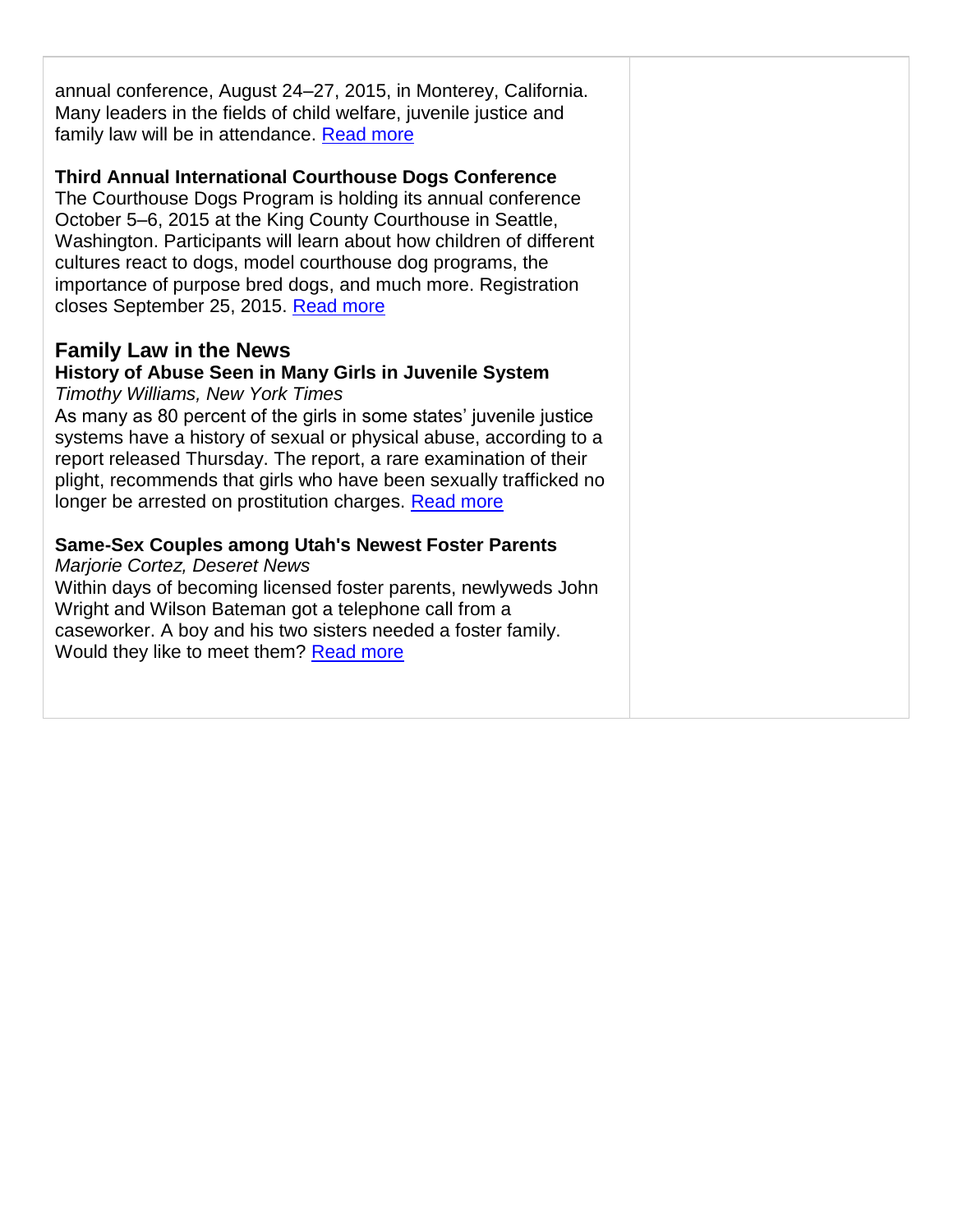

JULY 2015

## **President's Message: Extending Our Reach**

*His Honour Judge Peter Boshier, Wellington, New Zealand*

This is the first time that a New Zealander writes to you as president of AFCC. What an enormous privilege it is for me and for my country. I say this because the reach and influence of AFCC both within North America and beyond is potent and becoming ever more so. We have now exceeded a membership of 5,000 and going hand-in-hand with that will be maintaining the flavour of AFCC that most of you know makes it so special.

In 1978, the New Zealand Government ordered a Commission of Inquiry into why family law was not working well in New Zealand. The result of that was the creation of a specialist family court in 1980 and only judges who were qualified to work in that court were permitted to do so. I was appointed a judge in 1988 and so my attachment to this specialist area of family law runs very deep.

I would be less than honest if I did not acknowledge the challenges that the AFCC Presidency brings. When I look at the sheer talent that sits on the AFCC Board, I could be somewhat daunted. But I am not, and I have much to thank my predecessor, Dick Altman, for in this respect.

In his presidential message written this time last year, Dick described how he was introduced to AFCC in 1993, and how he started attending regularly because of the very positive impact that the learning to which he had access had on both his family law practice and then subsequently as a judicial officer. To me, Dick has displayed all the fine qualities of a president and a judicial officer. His ease of personality, collaborative and approachable style and utter commitment to the ideals of AFCC have been an inspiration. I count myself as very fortunate to have him as a role model.

The theme for our recently held 52nd Annual Conference in New Orleans was *Children in the Court System: Different Doors, Different Responses, Different Outcomes*. There were rich pickings in the 84 workshops that we offered—enough diversity to have something for everyone. In the keynote address, Julie Kenniston was an inspiration when talking about "the language of youth." She was so skilled and so interesting that I believe all of us will think twice before we frame questions for children and young people in the future. And, at the plenary in which I was involved on Friday morning, Bill Howe in silk-like fashion had us talking about access to justice in the modern era.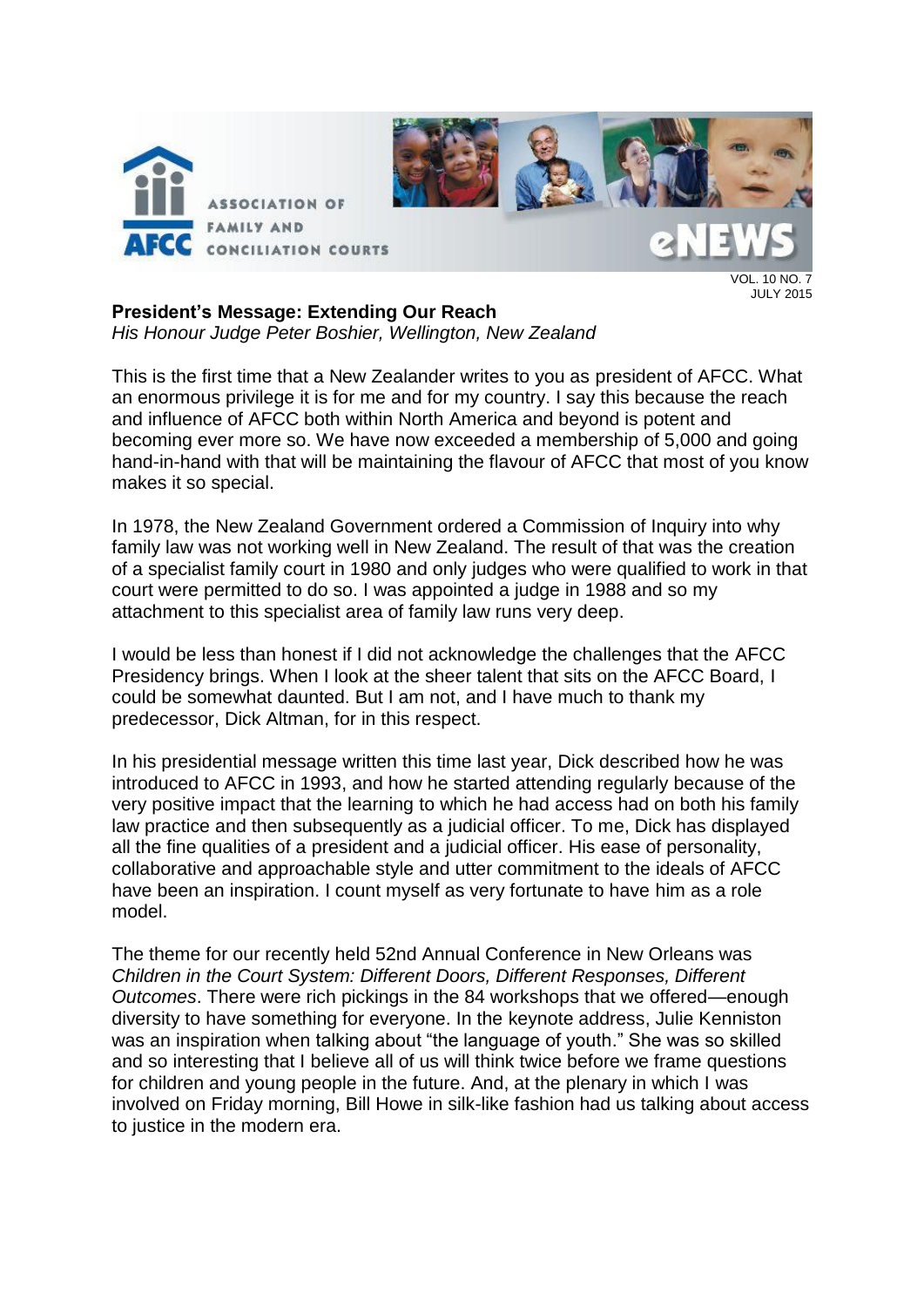One of the hallmarks of AFCC is its currency and diversity of issues for exploration. For instance, at successive conferences, we have focused on specialist topics such as family violence, alienation, relocation, attachment, the voice of the child and high conflict cases. Our plenary on access to justice allowed us to explore the most up to date issues that are relevant to good access to justice and what that expression really means. I think that AFCC has a very large part to play in influencing the form that access to justice should take. In this regard, we have an Access to Family Court Services Task Force that consists of three work-streams including the completion of a survey created by board member and Toronto academic, Mike Saini. The result of that should be to better inform us on the different professional perspectives of access to justice concerns.

For our regional conference this November in Columbus, Ohio, we have chosen 24 workshop topics and, I have to say, I found the selection of workshop process harder than I have previously because of the uniformly high standard of submitted abstracts. The extent of interest and expertise on offer is an enormous vote of confidence in the value that attaches to AFCC by presenters wishing to inform and to inspire.

Our organisation is easily the biggest international family law body and while it is of course very accessible to North Americans, it is less so to other countries that would nevertheless benefit just as much from what we have to offer. And so, part of our strategic plan is to extend our reach so that we become better known, particularly in Europe. Our plan is to participate in conferences in England and in Ireland in April next year and to ensure that family court professionals, wherever they may be, are made very aware of the existence of AFCC and how it can help them in their professional lives. In particular, the new ideas that keep emerging at AFCC conferences must help in the global search for increased competence and efficiency.

During my term as president, I most want to concentrate on consolidating our appropriate growth and maintaining our high standards. I like the way in which AFCC encourages and is prepared to entertain debate and at times, controversy. From my perspective as a family court judge and as a law reform commissioner, I want to ensure that AFCC is shared even more widely and that we move towards an increased global understanding and collaboration. Our children are such a precious resource that nothing less than our striving for excellence will do.

Thank you for this incredible opportunity to serve as president. I cannot wait to get started and to work with the astute and well-organised AFCC office to ensure that your own experience of AFCC is not just up to your own expectations but beyond that.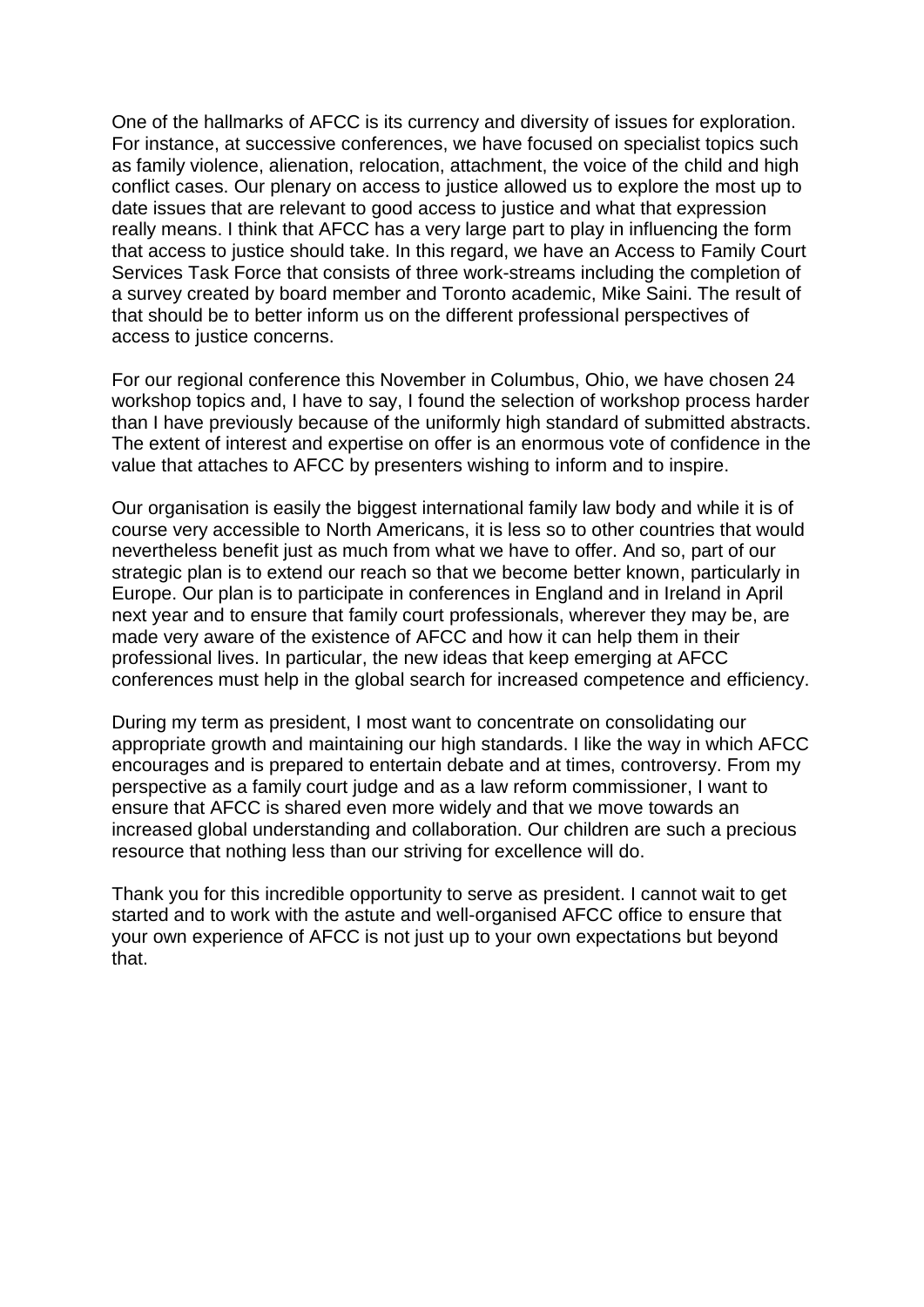

VOL. 10 NO. 7 JULY 2015

## **Q and A with the AFCC President**

*His Honour Judge Peter Boshier, Wellington, New Zealand*

Welcome to new AFCC President, Hon. Peter Boshier. His Honour, Judge Boshier, is a law commissioner on the New Zealand Law Commission and the first AFCC President from New Zealand.

## *What does your position of law commissioner entail?*

The New Zealand Law Commission is responsible for giving law reform advice to the government. I am one of four commissioners who work with staff to develop reports on references that we receive from our government. I also continue to sit as a family court judge.

*How did you become interested in the field of separation and divorce?* I became a lawyer in 1975 and our law firm's practice involved a lot of family law. The court started appointing me to act for children. I was appointed as a judge in 1988. In 1980, New Zealand decided to develop a specialist family court and I was asked to sit in that court. This worked well for me in view of my interest and experience.

*What advice would you give to someone new to the field?* Family law is vibrant and ever changing. There are constant challenges in applying sound values and yet maintaining currency. Anyone new to the field will find it exciting but constantly evolving and developing.

*What do you see as the greatest challenges facing the field currently?* The field of family law is now much broader than it used to be. We look at families differently. Marriage is no longer a "necessary given foundation." The biggest challenges I see are providing safe, nurturing, holistic environments for children in a context that may be very different from how we were brought up and how we personally see the world.

*What would you like to see happen in the field in the next ten years?* Technology is sweeping us along and changing our daily routines in every respect. I would like to see family law do the same and provide access to justice, which is appropriate, helpful, and which enhances the ability of those that really need protection and help to get it quickly.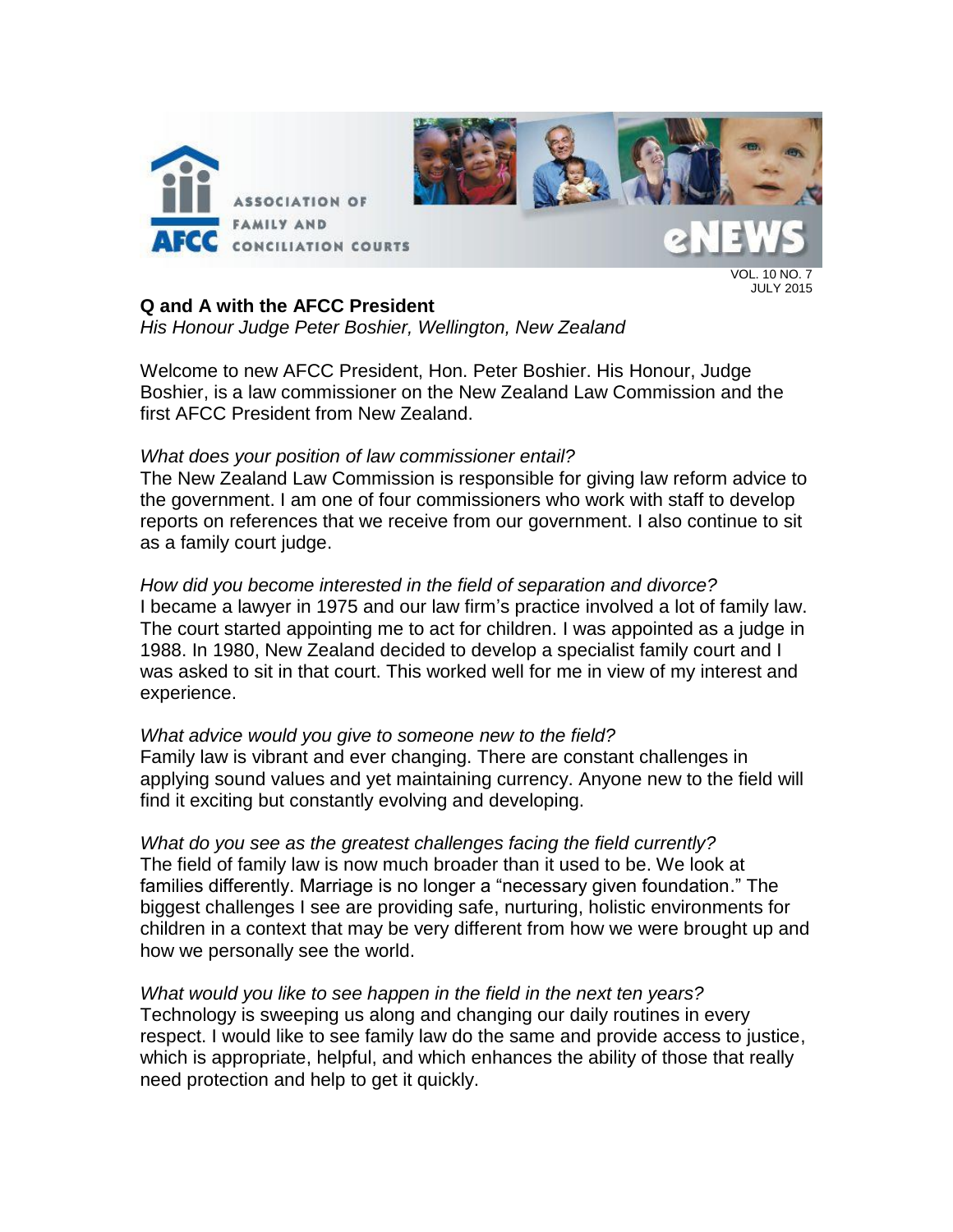## *What aspect of your work do you enjoy the most?*

Judicial decision making is very rewarding. It is because one can put into practice experience and learning, and intervene in a way which is right and helpful. The law reform aspect of my work is more measured, but allows more vision and creativity. To have the chance to influence the development of law is a privilege.

## *How and when did you first learn about AFCC?*

I think the first time I attended an AFCC conference was in Vancouver very nearly 30 years ago. In those days, AFCC was not nearly as well-known as it is now, but clearly I had spied in "conferences worth attending" this particular one. Now AFCC has the very real advantage of its brand being so respected and well known. I think most specialists working in the family law field know about AFCC.

## *What do you like most about AFCC?*

Without doubt, AFCC's greatest attribute is its ability to stage plenary presentations and workshops that offer attendees rich pickings in terms of both practical enhancements to work ability and at other times the results of research which alter our thinking and practice. It is a rich bed of learning.

## *What is your proudest personal achievement?*

I suppose it has to be my appointment as Head of New Zealand's Family Court. It was an enormous honour and I found the opportunity very rewarding.

## *What do you enjoy doing in your free time?*

Travel fascinates me and after our recent New Orleans conference my wife and I travelled with friends to the Galapagos Islands. I find the ability to experience different cultures and explore the world very exciting.

## *Tell us something about yourself that your AFCC colleagues don't know or answer a question that you wish had been asked*.

I am rather fond of doing gigs and you may have noticed that we sang a couple of songs at the annual banquet at this year's conference. My gigs have not always been successful however and on one formal occasion about half of the assembled judges walked out. I would rather forget that in a way, but then again it serves as a reminder that in life, you don't get it right all the time.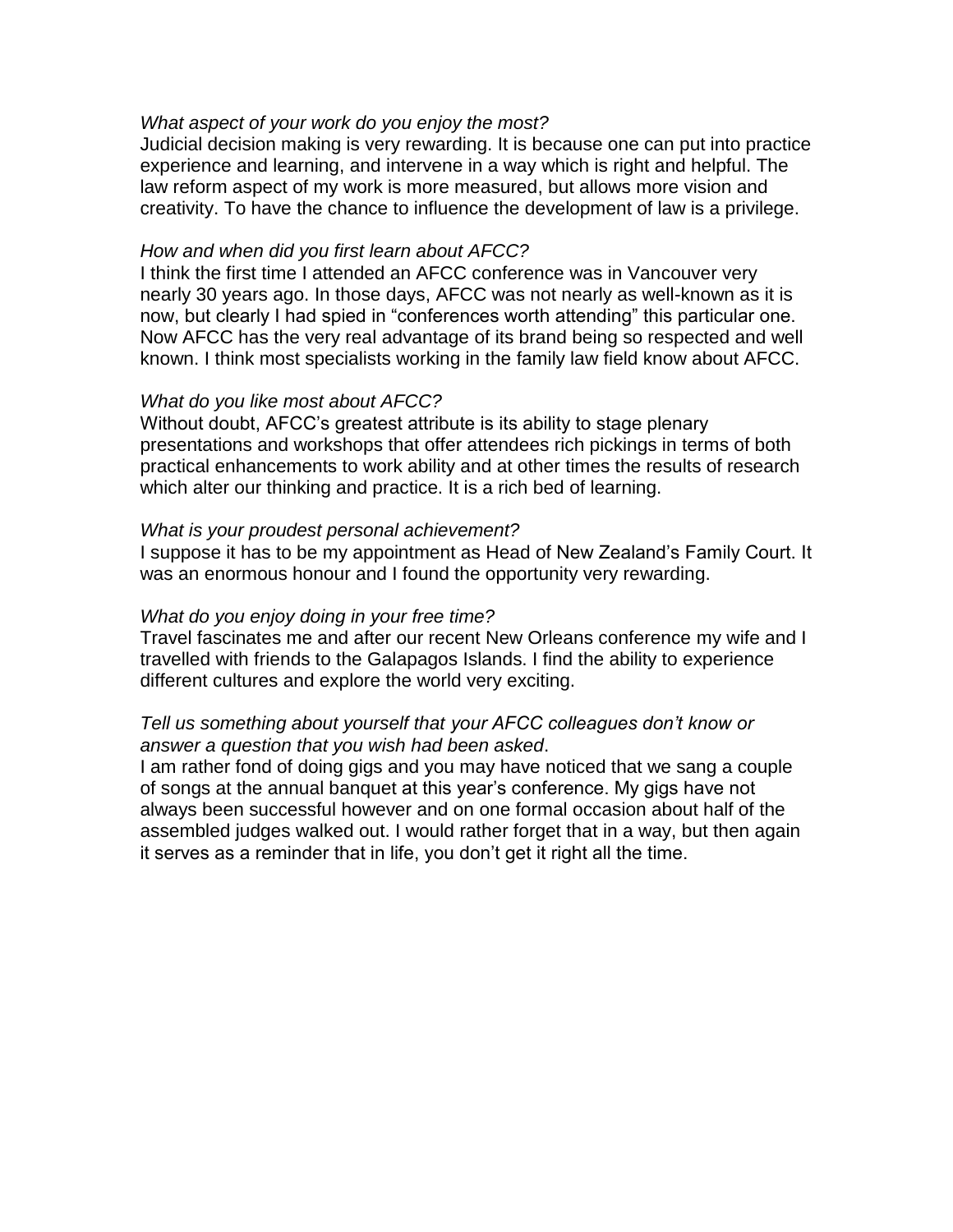

VOL 10, NO. 7 July 2015

## **Ask the Experts Low-Income and Never-Married Fathers and Families: Context and Perspective for Service and Support**

*Jacquelyn L. Boggess, JD, Co-Director of the Center for Family Policy and Practice, Madison, Wisconsin*

Custody and other issues of parenting time and placement are areas of family law and family interaction that can be very contentious and emotional—with or without lawyers, and regardless of marital status. The adult conflicts, plus the difficulty inherent in providing a convenient, secure, and familiar residence for children in two different places, are obvious concerns. The difficulty can become impossibility in situations where both parents are poor. Many parents lack the resources to access the services of legal professionals but, more importantly for some families, parents may be unable to provide for their own and their children's basic needs—regardless of the parenting time arrangements.

Community-based fatherhood programs and service providers focus on poor and unmarried noncustodial fathers who are facing welfare and child support systems that create or exacerbate barriers to parenting time. They assert that many fathers and mothers know and understand the value of good parenting and involvement from fathers, but that society, and particularly government agencies and institutions, do not value any contribution of fathers that is not financial. They contend that many unmarried fathers are poor and need jobs and training, but these groups also assert men's ability and capacity to nurture and support children in ways that include, but are not limited to, financial contribution.

The following points of perspective and understanding will provide a context for low-income families negotiating the family court system.

1. The structure of social welfare support systems to which poor families: men, women, and children, are expected to apply for aid and support is based on public policy that may create barriers to effective co-parenting relationships. Fathers of children who receive welfare or other safety net services are often poor themselves. They are unemployed or severely underemployed, and they owe child support. Child support policy is based on the "deadbeat dad" stereotype, resulting in all of the aggressive enforcement mechanisms that are necessary to induce those who do not want to pay child support, also used against poor fathers who cannot pay child support.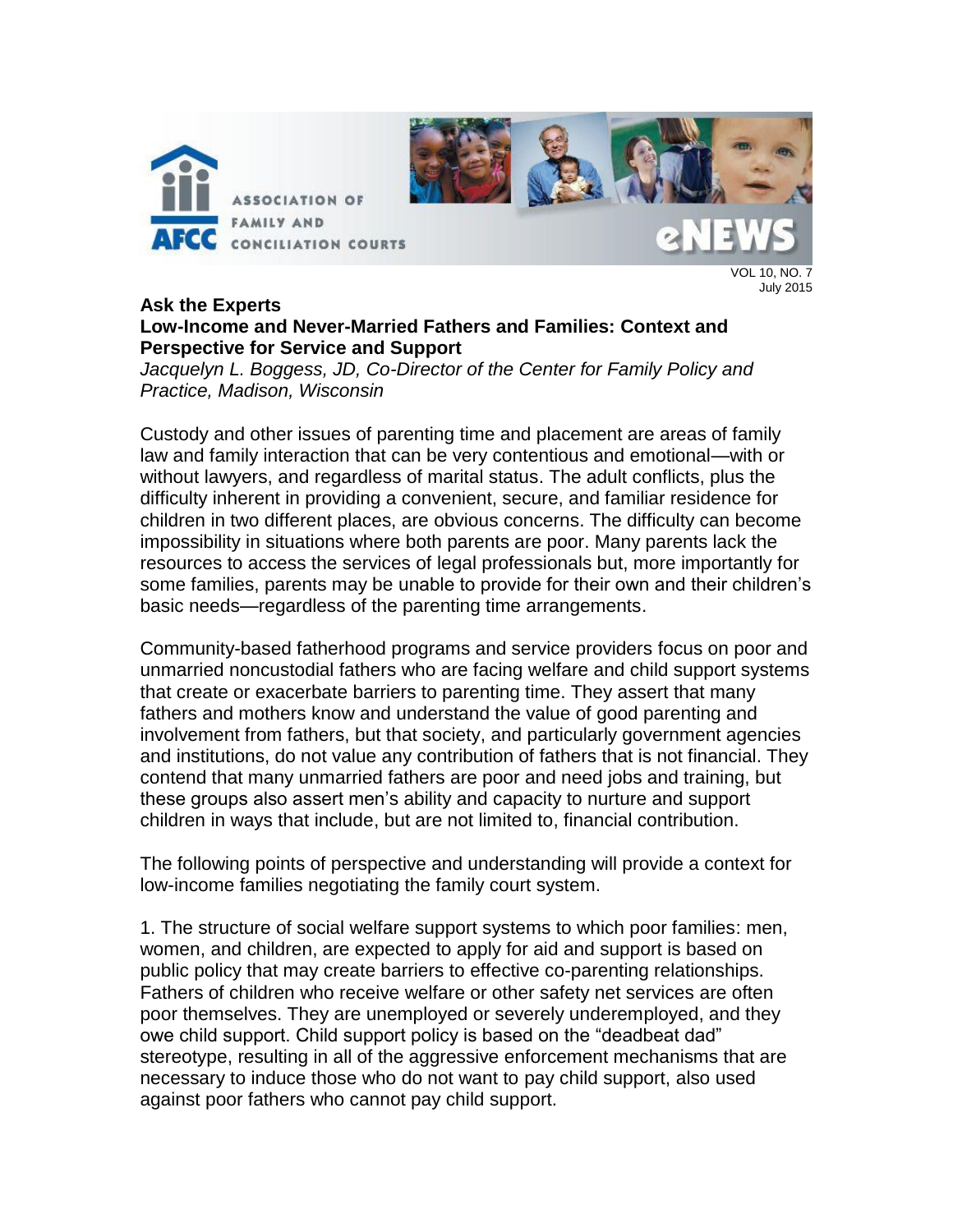2. The child support enforcement system has become more complicated for lowincome parents over the last twenty years. State child support agencies have moved toward expedited and, very often, administrative processes. Paternity establishment has moved toward voluntary, summary processes occurring outside the courtroom. Since these administrative processes are judicial in nature, and the concepts involved are legal, parents frequently assume that the administrative staff with whom they interact have judicial status and that the decisions these staff make are judicial rulings. Parents do not understand how or know whether they can present evidence that might persuade the court of their perspective or position.

The system is very complex and unremitting, and it is based on consistent payment of a set amount. Without an understanding of the system (or access to the services of a legal professional), parents who cannot pay are subject to seemingly insurmountable problems. Nonpayment subjects parents to the possibilities of accumulation of arrearages, conviction and jail for contempt, and loss of license privileges (both driver's and professional licenses are sometimes necessary to continue working).

3. Most low-income noncustodial parents want to contribute financially and emotionally to their children and families. However, like many poor custodial parents, they are dealing with their own lack of economic viability; including lack of education and training, lack of employment and employment opportunities, race and class discrimination, criminal records, and lack of identifying and validating credentials (driver's license, permanent address, and previous work history).

4. Very low-income parents and parents who have never been married have no divorce proceeding to anchor or initiate the parenting time petitioning or proceedings. Generally, poor, never-married couples are in the courtroom on the petition of the state for paternity establishment and child support, not of their own volition for custody and parenting time determinations.

Parents who are moved into the family court system by the state through the welfare agency or some other administrative agency have no control over the process. They may react and respond based on misunderstanding and misinformation, which can create additional barriers such as confusion, fear, and anger leading to disinterest and avoidance of the system and the process.

5. Some non-marital family situations are cohabiting families whose reasons for not getting married may include issues of eligibility requirements for social service programs used by the custodial parent. This is a concern when the social service needs of the child and family include child-care, housing, food stamps or cash benefits. This situation might naturally put the onus on the father as an outsider, whose presence could get the family benefits terminated (because he is living in the house regardless of the agency regulations against his residence). These families are unlikely to request court orders for parenting time or visitation.